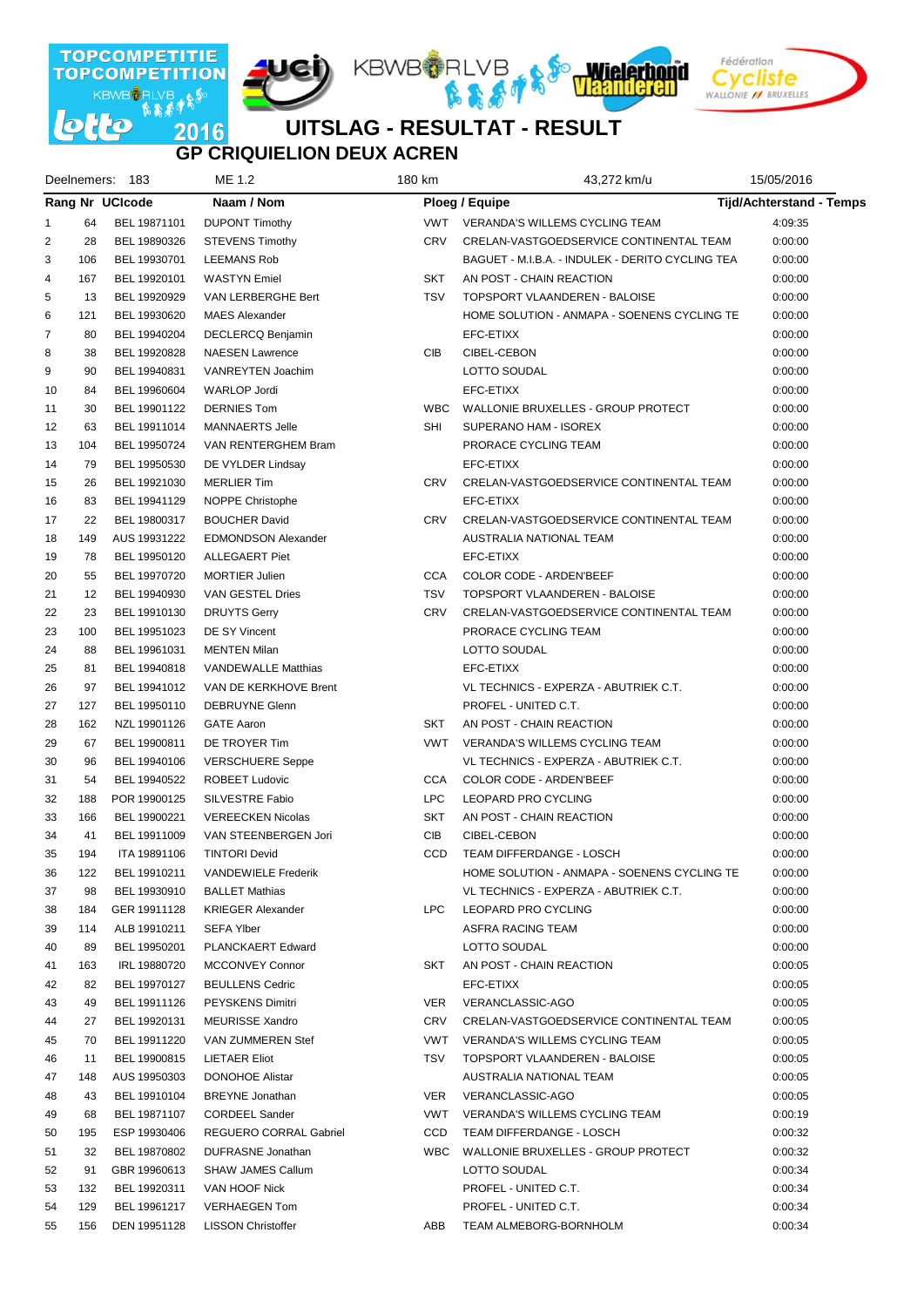

# **GP CRIQUIELION DEUX ACREN**

|     |     | Deelnemers: 183 | ME 1.2                       | 180 km |                          | 43,272 km/u                                      | 15/05/2016                      |  |
|-----|-----|-----------------|------------------------------|--------|--------------------------|--------------------------------------------------|---------------------------------|--|
|     |     | Rang Nr UCIcode | Naam / Nom                   |        |                          | Ploeg / Equipe                                   | <b>Tijd/Achterstand - Temps</b> |  |
| 56  | 133 | BEL 19930409    | <b>TEUGELS Lennert</b>       |        |                          | PROFEL - UNITED C.T.                             | 0:00:34                         |  |
| 57  | 10  | BEL 19920121    | VAN MEIRHAEGHE Jef           |        | <b>TSV</b>               | TOPSPORT VLAANDEREN - BALOISE                    | 0:00:52                         |  |
| 58  | 72  | BEL 19930730    | <b>MERTZ Nicolas</b>         |        | <b>PCW</b>               | T.PALM - PÖLE CONTINENTAL WALLON                 | 0:00:56                         |  |
| 59  | 155 | DEN 19940221    | <b>WESTERGAARD Mathias</b>   |        | ABB                      | TEAM ALMEBORG-BORNHOLM                           | 0:00:56                         |  |
| 60  | 51  | BEL 19950717    | <b>MERTZ Remy</b>            |        | <b>CCA</b>               | COLOR CODE - ARDEN'BEEF                          | 0:00:56                         |  |
| 61  | 52  | BEL 19961230    | DE WINTER Hugo               |        | <b>CCA</b>               | COLOR CODE - ARDEN'BEEF                          | 0:01:02                         |  |
| 62  | 196 | LUX 19950917    | <b>CENTRONE</b> Ivan         |        | CCD                      | TEAM DIFFERDANGE - LOSCH                         | 0:01:05                         |  |
| 63  | 193 | BEL 19911028    | <b>DEWORTELAER Serge</b>     |        | CCD                      | TEAM DIFFERDANGE - LOSCH                         | 0:01:05                         |  |
| 64  | 145 | BEL 19931210    | VANTHOURENHOUT Michael       |        | <b>MNG</b>               | MARLUX-NAPOLEON GAMES CYCLING TEAM               | 0:01:05                         |  |
| 65  | 47  | GER 19910215    | <b>MAYER Yannick</b>         |        | <b>VER</b>               | VERANCLASSIC-AGO                                 | 0:01:05                         |  |
| 66  | 128 | BEL 19910524    | DEVALCKENEER Sieben          |        |                          | PROFEL - UNITED C.T.                             | 0:01:05                         |  |
| 67  | 29  | BEL 19950609    | <b>DUQUENNOY Jimmy</b>       |        | <b>WBC</b>               | WALLONIE BRUXELLES - GROUP PROTECT               | 0:01:05                         |  |
| 68  | 56  | BEL 19971016    | <b>TASSET Marvin</b>         |        | <b>CCA</b>               | COLOR CODE - ARDEN'BEEF                          | 0:01:05                         |  |
| 69  | 146 | BEL 19820519    | VANTORNOUT Klaas             |        | <b>MNG</b>               | MARLUX-NAPOLEON GAMES CYCLING TEAM               | 0:01:05                         |  |
| 70  | 142 | BEL 19840412    | <b>PAUWELS Kevin</b>         |        | <b>MNG</b>               | MARLUX-NAPOLEON GAMES CYCLING TEAM               | 0:01:05                         |  |
| 71  | 25  | BEL 19860606    | <b>JACOBS Pieter</b>         |        | <b>CRV</b>               | CRELAN-VASTGOEDSERVICE CONTINENTAL TEAM          | 0:01:05                         |  |
| 72  | 168 | IRL 19930810    | <b>WILSON Jack</b>           |        | SKT                      | AN POST - CHAIN REACTION                         | 0:01:05                         |  |
| 73  | 40  | BEL 19900429    | <b>DIELEMAN Michiel</b>      |        | CIB                      | CIBEL-CEBON                                      | 0:01:20                         |  |
| 74  | 124 | BEL 19940529    | <b>DELBAERE Tijs</b>         |        |                          | HOME SOLUTION - ANMAPA - SOENENS CYCLING TE      | 0:01:20                         |  |
| 75  | 36  | BEL 19910125    | STALLAERT Joeri              |        | CIB                      | CIBEL-CEBON                                      | 0:01:48                         |  |
| 76  | 85  | BEL 19971220    | <b>DEWULF Stan</b>           |        |                          | <b>LOTTO SOUDAL</b>                              | 0:01:48                         |  |
| 77  | 150 | AUS 19970402    | <b>JENNER Samuel</b>         |        |                          | AUSTRALIA NATIONAL TEAM                          | 0:01:48                         |  |
| 78  | 180 | FRA 19951014    | VAN HAVERBEKE Julien         |        |                          | CC NOGENT SUR OISE                               | 0:01:48                         |  |
| 79  | 182 | FRA 19921213    | <b>MAFFEIS Dany</b>          |        |                          | CC NOGENT SUR OISE                               | 0:01:48                         |  |
| 80  | 187 | LUX 19901026    | <b>SCHLECHTER Pit</b>        |        | <b>LPC</b>               | <b>LEOPARD PRO CYCLING</b>                       | 0:01:48                         |  |
| 81  | 158 | DEN 19951002    | RAVNSHOLT Emil               |        | ABB                      | <b>TEAM ALMEBORG-BORNHOLM</b>                    | 0:02:10                         |  |
| 82  | 103 | BEL 19951030    | VAN RENTERGHEM Boris         |        |                          | PRORACE CYCLING TEAM                             | 0:02:10                         |  |
|     |     |                 |                              |        |                          |                                                  |                                 |  |
| 83  | 143 | BEL 19961206    | JOSEPH Thomas                |        | <b>MNG</b><br><b>MMM</b> | MARLUX-NAPOLEON GAMES CYCLING TEAM               | 0:02:15                         |  |
| 84  | 21  | BEL 19931027    | <b>WILLEMS Kenny</b>         |        |                          | TEAM 3M                                          | 0:02:20                         |  |
| 85  | 15  | BEL 19890530    | <b>JANSSENS Jimmy</b>        |        | <b>MMM</b>               | TEAM 3M                                          | 0:02:20                         |  |
| 86  | 9   | BEL 19920120    | DE TIER Floris               |        | <b>TSV</b>               | TOPSPORT VLAANDEREN - BALOISE                    | 0:02:30                         |  |
| 87  | 8   | BEL 19940617    | DEGENDT Aimé                 |        | <b>TSV</b>               | TOPSPORT VLAANDEREN - BALOISE                    | 0:02:30                         |  |
| 88  | 92  | BEL 19940901    | LIVYNS Arjen                 |        |                          | VL TECHNICS - EXPERZA - ABUTRIEK C.T.            | 0:02:30                         |  |
| 89  | 16  | BEL 19900922    | <b>EVRARD Laurent</b>        |        | MMM                      | TEAM 3M                                          | 0:02:30                         |  |
| 90  | 87  | BEL 19960318    | <b>LEYSEN Senne</b>          |        |                          | LOTTO SOUDAL                                     | 0:02:50                         |  |
| 91  | 108 | GBR 19930627    | JOHNSTONE Taylor             |        |                          | BAGUET - M.I.B.A. - INDULEK - DERITO CYCLING TEA | 0:02:54                         |  |
| 92  | 57  | BEL 19800317    | <b>GARDEYN Gorik</b>         |        | SHI                      | SUPERANO HAM - ISOREX                            | 0:02:54                         |  |
| 93  | 157 | DEN 19950204    | RASMUSSEN Frederik Brendborg |        | ABB                      | <b>TEAM ALMEBORG-BORNHOLM</b>                    | 0:03:02                         |  |
| 94  | 86  | BEL 19940227    | <b>DELTOMBE Kevin</b>        |        |                          | LOTTO SOUDAL                                     | 0:03:12                         |  |
| 95  | 46  | BEL 19921104    | VOSS Arnaud                  |        | <b>VER</b>               | VERANCLASSIC-AGO                                 | 0:03:12                         |  |
| 96  | 58  | BEL 19890106    | <b>VERWAEST Kevin</b>        |        | SHI                      | SUPERANO HAM - ISOREX                            | 0:03:54                         |  |
| 97  | 42  | BEL 19940126    | <b>ROTTY Glenn</b>           |        | CIB                      | CIBEL-CEBON                                      | 0:03:54                         |  |
| 98  | 61  | BEL 19941231    | <b>DEPYPERE Mathias</b>      |        | SHI                      | SUPERANO HAM - ISOREX                            | 0:03:54                         |  |
| 99  | 95  | BEL 19940425    | <b>VERBEKEN Cedric</b>       |        |                          | VL TECHNICS - EXPERZA - ABUTRIEK C.T.            | 0:03:54                         |  |
| 100 | 125 | BEL 19960218    | BOTHUYNE Jorden              |        |                          | HOME SOLUTION - ANMAPA - SOENENS CYCLING TE      | 0:03:54                         |  |
| 101 | 48  | BEL 19911108    | <b>MERTENS Robin</b>         |        | <b>VER</b>               | VERANCLASSIC-AGO                                 | 0:03:54                         |  |
| 102 | 159 | DEN 19960528    | <b>TOUDAL Emil</b>           |        | ABB                      | TEAM ALMEBORG-BORNHOLM                           | 0:03:54                         |  |
| 103 | 117 | CHI 19920508    | MARQUEZ Mandel               |        |                          | ASFRA RACING TEAM                                | 0:03:54                         |  |
| 104 | 107 | BEL 19950829    | <b>SLAGMULDERS Yorick</b>    |        |                          | BAGUET - M.I.B.A. - INDULEK - DERITO CYCLING TEA | 0:03:54                         |  |
| 105 | 59  | BEL 19920106    | VANDENBOGAERDE Jens          |        | SHI                      | SUPERANO HAM - ISOREX                            | 0:03:54                         |  |
| 106 | 14  | BEL 19900530    | <b>HELVEN Sander</b>         |        | TSV                      | TOPSPORT VLAANDEREN - BALOISE                    | 0:03:54                         |  |
| 107 | 45  | BEL 19910115    | <b>LEGLEY Matthias</b>       |        | <b>VER</b>               | VERANCLASSIC-AGO                                 | 0:03:54                         |  |
| 108 | 116 | BEL 19890906    | VAN DE MAELE Glenn           |        |                          | ASFRA RACING TEAM                                | 0:03:54                         |  |
| 109 | 190 | SWE 19950917    | <b>BENGTSSON Filip</b>       |        | CCD                      | TEAM DIFFERDANGE - LOSCH                         | 0:03:54                         |  |
| 110 | 119 | BEL 19910922    | <b>VELLE Glenn</b>           |        |                          | ASFRA RACING TEAM                                | 0:03:54                         |  |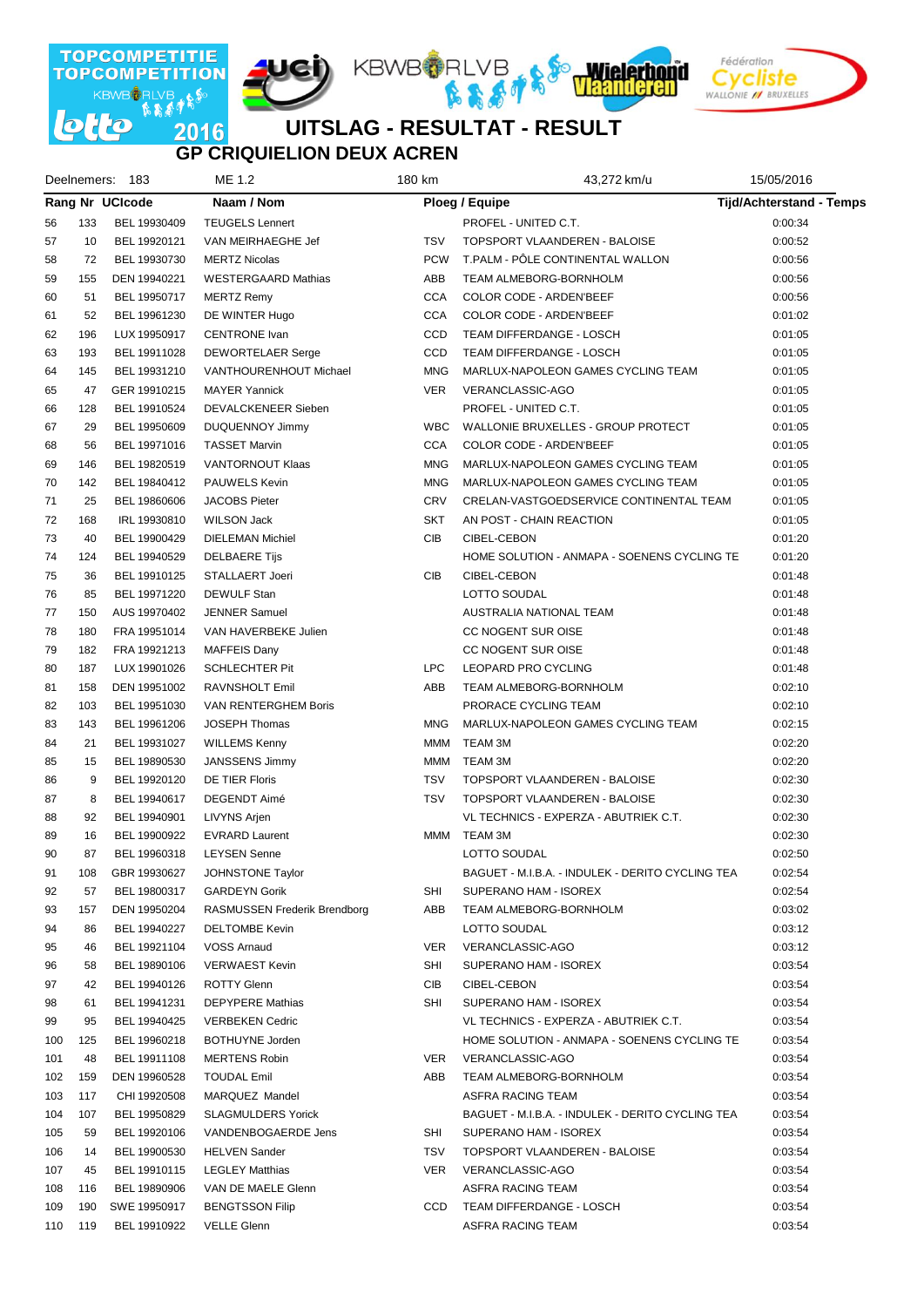

#### **UITSLAG - RESULTAT - RESULT GP CRIQUIELION DEUX ACREN**

| Deelnemers: 183 |     |                             | ME 1.2                    |  | 180 km     | 43,272 km/u                                      | 15/05/2016                      |  |
|-----------------|-----|-----------------------------|---------------------------|--|------------|--------------------------------------------------|---------------------------------|--|
|                 |     | <b>Rang Nr UCIcode</b>      | Naam / Nom                |  |            | Ploeg / Equipe                                   | <b>Tijd/Achterstand - Temps</b> |  |
| 111             | 192 | LAT 19910520                | <b>DAKTERIS Janis</b>     |  | <b>CCD</b> | TEAM DIFFERDANGE - LOSCH                         | 0:03:54                         |  |
| 112             | 191 | SWE 19950328                | <b>KASTEMYR Pontus</b>    |  | CCD        | TEAM DIFFERDANGE - LOSCH                         | 0:03:54                         |  |
| 113             | 141 | BEL 19911210                | DE CLERCQ Angelo          |  | <b>MNG</b> | MARLUX-NAPOLEON GAMES CYCLING TEAM               | 0:03:54                         |  |
| 114             | 93  | BEL 19941103                | LOGIER Jan                |  |            | VL TECHNICS - EXPERZA - ABUTRIEK C.T.            | 0:03:54                         |  |
| 115             | 18  | BEL 19910324                | <b>GODERIS Jelle</b>      |  | MMM        | TEAM 3M                                          | 0:03:54                         |  |
| 116             | 19  | BEL 19910807                | DE VOS Gertjan            |  | MMM        | TEAM 3M                                          | 0:03:54                         |  |
| 117             | 144 | BEL 19850620                | VANTHOURENHOUT Dieter     |  | <b>MNG</b> | MARLUX-NAPOLEON GAMES CYCLING TEAM               | 0:03:54                         |  |
| 118             | 139 | BEL 19910416                | VAN COPPERNOLLE Francesco |  |            | WETTERSE DAKWERKEN-TRAWOBO-VDM CT                | 0:03:54                         |  |
| 119             | 134 | NED 19860319                | <b>BECKING Hans</b>       |  |            | WETTERSE DAKWERKEN-TRAWOBO-VDM CT                | 0:03:54                         |  |
| 120             | 69  | BEL 19921119                | <b>VERMEERSCH Gianni</b>  |  | VWT        | VERANDA'S WILLEMS CYCLING TEAM                   | 0:03:54                         |  |
| 121             | 136 | BEL 19951006                | DUFFELEER Joachim         |  |            | WETTERSE DAKWERKEN-TRAWOBO-VDM CT                | 0:03:54                         |  |
| 122             | 120 | BEL 19901227                | <b>COBBAERT Robby</b>     |  |            | HOME SOLUTION - ANMAPA - SOENENS CYCLING TE      | 0:03:54                         |  |
| 123             | 135 | BEL 19840806                | <b>DIEPENDAELE Timmy</b>  |  |            | WETTERSE DAKWERKEN-TRAWOBO-VDM CT                | 0:03:54                         |  |
| 124             | 118 | BEL 19930205                | SCHIETTECATTE Jellen      |  |            | ASFRA RACING TEAM                                | 0:03:54                         |  |
| 125             | 131 | BEL 19931202                | VAN DER HAEGHEN Ruben     |  |            | PROFEL - UNITED C.T.                             | 0:03:54                         |  |
| 126             | 137 | BEL 19851221                | <b>MOTTE David</b>        |  |            | WETTERSE DAKWERKEN-TRAWOBO-VDM CT                | 0:03:54                         |  |
| 127             | 152 | AUS 19960810                | <b>SCOTSON Callum</b>     |  |            | AUSTRALIA NATIONAL TEAM                          | 0:03:54                         |  |
| 128             | 130 | BEL 19930404                | <b>EYSKENS Jeroen</b>     |  |            | PROFEL - UNITED C.T.                             | 0:04:41                         |  |
| 129             | 99  | BEL 19960808                | <b>BOUTS Jordy</b>        |  |            | PRORACE CYCLING TEAM                             | 0:05:25                         |  |
| 130             | 105 | BEL 19960209                | <b>WILLEMS Thimo</b>      |  |            | PRORACE CYCLING TEAM                             | 0:05:25                         |  |
| 131             | 44  | BEL 19920906                | DE ROOZE Niels            |  | <b>VER</b> | VERANCLASSIC-AGO                                 | 0:05:53                         |  |
| 132             | 177 | FRA 19950126                | <b>GINELLI Vincent</b>    |  |            | CC NOGENT SUR OISE                               | 0:05:55                         |  |
| 133             | 112 | BEL 19910430                | <b>COURTENS Olivier</b>   |  |            | BAGUET - M.I.B.A. - INDULEK - DERITO CYCLING TEA | 0:06:40                         |  |
| 134             | 153 | AUS 19960119                | <b>WELSFORD Samuel</b>    |  |            | AUSTRALIA NATIONAL TEAM                          | 0:06:40                         |  |
| 135             | 94  | BEL 19960710                | PLOVIE Wiebren            |  |            | VL TECHNICS - EXPERZA - ABUTRIEK C.T.            | 0:07:05                         |  |
| 136             | 65  | BEL 19891122                | PREMONT Christophe        |  | <b>VWT</b> | <b>VERANDA'S WILLEMS CYCLING TEAM</b>            | 0:07:05                         |  |
| 137             | 66  | BEL 19850805                | CALLEEUW Joeri            |  | <b>VWT</b> | <b>VERANDA'S WILLEMS CYCLING TEAM</b>            | 0:07:05                         |  |
| 138             | 76  | BEL 19940111                | <b>LETEN Wouter</b>       |  | <b>PCW</b> | T.PALM - PÔLE CONTINENTAL WALLON                 | 0:07:05                         |  |
| 139             | 77  | BEL 19930914                | <b>VEKEMAN Maxime</b>     |  | <b>PCW</b> | T.PALM - PÔLE CONTINENTAL WALLON                 | 0:07:05                         |  |
| 140             | 164 | AUS 19921224                | <b>KET-SPARK Oliver</b>   |  | <b>SKT</b> | AN POST - CHAIN REACTION                         | 0:07:05                         |  |
| 141             | 165 | AUS 19930106                | <b>WATSON Calvin</b>      |  | <b>SKT</b> | AN POST - CHAIN REACTION                         | 0:07:05                         |  |
| 142             | 169 | FRA 19960411                | <b>KUENTZ Anthony</b>     |  |            | <b>ESEG DOUAI</b>                                | 0:07:05                         |  |
| 143             | 113 | BEL 19910519                | <b>OPSOMER Arne</b>       |  |            | ASFRA RACING TEAM                                | 0:07:05                         |  |
| 144             | 60  | BEL 19931022                | <b>GEERINCKX Ruben</b>    |  | SHI        | SUPERANO HAM - ISOREX                            | 0:07:05                         |  |
| 145             | 53  | BEL 19960521                | <b>TAMINIAUX Lionel</b>   |  | <b>CCA</b> | <b>COLOR CODE - ARDEN'BEEF</b>                   | 0:07:05                         |  |
| 146             | 20  | BEL 19930216                | <b>VERMEULEN Emiel</b>    |  | MMM        | TEAM 3M                                          | 0:08:28                         |  |
| 147             | 123 | BEL 19961118                | VAN DEN BOSSCHE Angelo    |  |            | HOME SOLUTION - ANMAPA - SOENENS CYCLING TE      | 0:08:28                         |  |
| 148             | 154 | AUS 19970130                | WIGHT Rohan               |  |            | AUSTRALIA NATIONAL TEAM                          | 0:08:30                         |  |
| 149             | 102 | BEL 19971121                | <b>MUYS Ayton</b>         |  |            | PRORACE CYCLING TEAM                             | 0:08:30                         |  |
| 150             | 75  | BEL 19941105                | <b>HAEMELS Bavo</b>       |  | <b>PCW</b> | T.PALM - PÔLE CONTINENTAL WALLON                 | 0:09:30                         |  |
| 151             | 160 | DEN 19801120                | <b>CARSTENSEN Lars</b>    |  | ABB        | <b>TEAM ALMEBORG-BORNHOLM</b>                    | 0:09:30                         |  |
| 152             | 71  | BEL 19960620                | DELVAUX Guillaume         |  | <b>PCW</b> | T.PALM - PÔLE CONTINENTAL WALLON                 | 0:09:30                         |  |
|                 |     | DNF / Abbandons / Opgaves : |                           |  |            |                                                  |                                 |  |
|                 | 17  | BEL 19930901                | <b>KERF Jerome</b>        |  | MMM        | TEAM 3M                                          |                                 |  |
|                 | 24  | BEL 19940905                | <b>GEUENS Alexander</b>   |  | <b>CRV</b> | CRELAN-VASTGOEDSERVICE CONTINENTAL TEAM          |                                 |  |
|                 | 31  | BEL 19930828                | <b>DELFOSSE Florent</b>   |  | <b>WBC</b> | WALLONIE BRUXELLES - GROUP PROTECT               |                                 |  |
|                 | 33  | BEL 19920101                | PONS Gaëtan               |  | <b>WBC</b> | WALLONIE BRUXELLES - GROUP PROTECT               |                                 |  |
|                 | 37  | BEL 19880921                | <b>FRANCKAERT Gregory</b> |  | CIB        | CIBEL-CEBON                                      |                                 |  |
|                 | 39  | BEL 19911016                | <b>CALLEBAUT Kevin</b>    |  | CIB        | CIBEL-CEBON                                      |                                 |  |
|                 | 50  | BEL 19961229                | <b>SIX Franklin</b>       |  | <b>CCA</b> | <b>COLOR CODE - ARDEN'BEEF</b>                   |                                 |  |
|                 | 62  | BEL 19940413                | COOLS Alexander           |  | SHI        | SUPERANO HAM - ISOREX                            |                                 |  |
|                 | 73  | BEL 19920331                | <b>DIDIER Antoine</b>     |  | <b>PCW</b> | T.PALM - PÖLE CONTINENTAL WALLON                 |                                 |  |
|                 | 74  | BEL 19891109                | <b>HAAG Guillaume</b>     |  | <b>PCW</b> | T.PALM - PÖLE CONTINENTAL WALLON                 |                                 |  |
|                 | 101 | BEL 19941008                | <b>MASURE Brent</b>       |  |            | PRORACE CYCLING TEAM                             |                                 |  |
|                 | 109 | BEL 19870117                | <b>ONGHENA Matthias</b>   |  |            | BAGUET - M.I.B.A. - INDULEK - DERITO CYCLING TEA |                                 |  |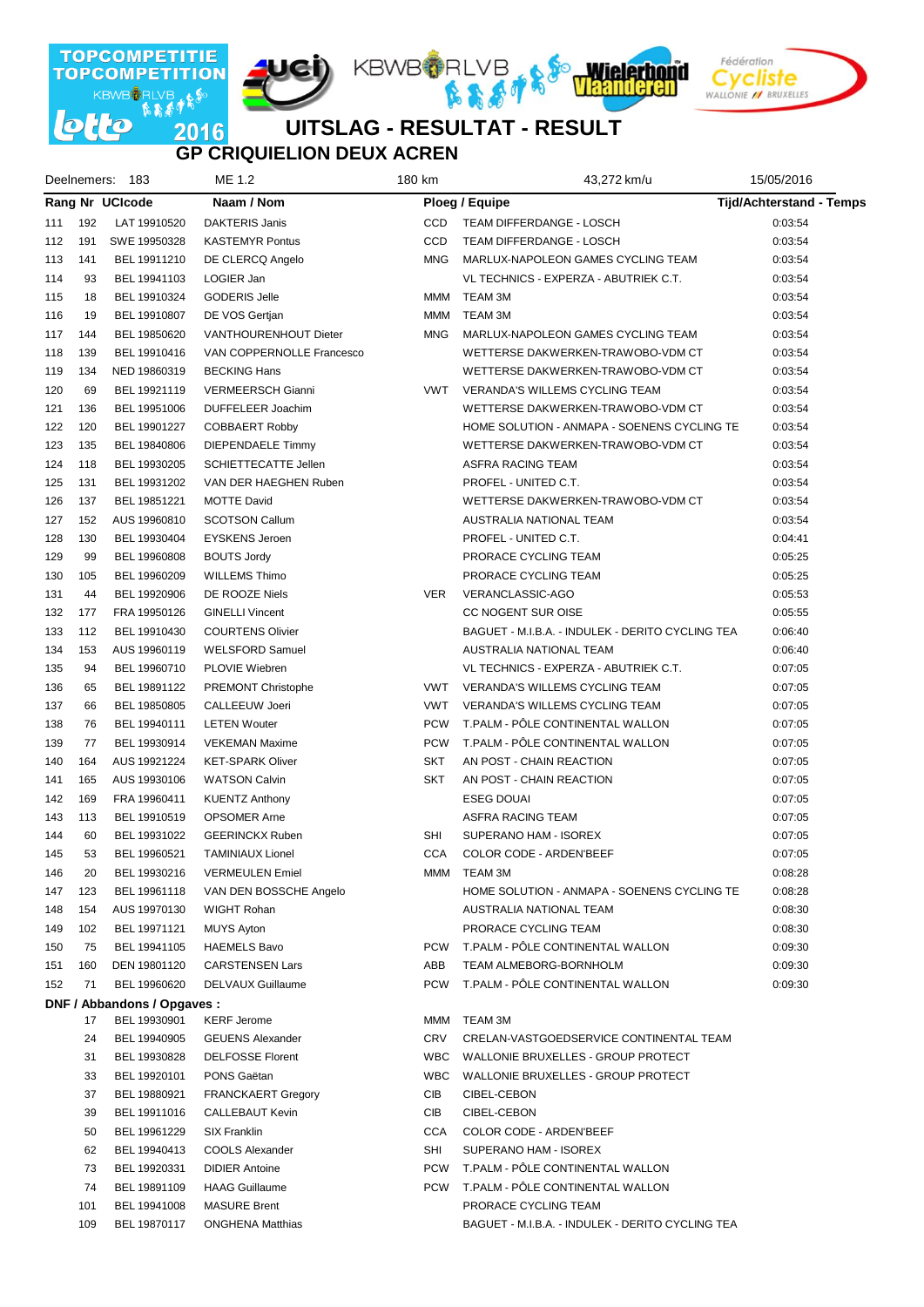

## **GP CRIQUIELION DEUX ACREN**

| Deelnemers: | 183                           | ME 1.2                      | 180 km                     | 43,272 km/u                                      | 15/05/2016                       |    |
|-------------|-------------------------------|-----------------------------|----------------------------|--------------------------------------------------|----------------------------------|----|
|             | Rang Nr UCIcode               | Naam / Nom                  |                            | Ploeg / Equipe                                   | <b>Tijd/Achterstand - Temps</b>  |    |
| 110         | BEL 19970402                  | DE GROOTE Arne              |                            | BAGUET - M.I.B.A. - INDULEK - DERITO CYCLING TEA |                                  |    |
| 111         | BEL 19951121                  | VAN ROOSBROECK Arne         |                            | BAGUET - M.I.B.A. - INDULEK - DERITO CYCLING TEA |                                  |    |
| 115         | ISR 19960629                  | POLIAC Yam                  |                            | <b>ASFRA RACING TEAM</b>                         |                                  |    |
| 126         | BEL 19960102                  | <b>WYTINCK Gianni</b>       |                            | HOME SOLUTION - ANMAPA - SOENENS CYCLING TE      |                                  |    |
| 138         | BEL 19941123                  | <b>BAEYENS James</b>        |                            | WETTERSE DAKWERKEN-TRAWOBO-VDM CT                |                                  |    |
| 140         | BEL 19931202                  | VAN DURME Jens              |                            | WETTERSE DAKWERKEN-TRAWOBO-VDM CT                |                                  |    |
| 147         | BEL 19960319                  | VAN HECKE Elias             | <b>MNG</b>                 | MARLUX-NAPOLEON GAMES CYCLING TEAM               |                                  |    |
| 151         | AUS 19890614                  | O'SHEA Glenn                |                            | AUSTRALIA NATIONAL TEAM                          |                                  |    |
| 170         | ECU 19950509                  | <b>ESPINOZA ARIAS Louis</b> |                            | <b>ESEG DOUAI</b>                                |                                  |    |
| 171         | BEL 19940915                  | VAN DYCK Wesley             |                            | <b>ESEG DOUAI</b>                                |                                  |    |
| 172         | FRA 19961017                  | PINAUD Anthony              |                            | <b>ESEG DOUAI</b>                                |                                  |    |
| 173         | BEL 19960123                  | VAN BOST Victor             |                            | <b>ESEG DOUAI</b>                                |                                  |    |
| 176         | FRA 19960127                  | <b>ERMENAULT Corentin</b>   |                            | <b>CC NOGENT SUR OISE</b>                        |                                  |    |
| 178         | FRA 19910814                  | <b>GARBET Nicolas</b>       |                            | <b>CC NOGENT SUR OISE</b>                        |                                  |    |
| 179         | FRA 19960312                  | <b>GAREL Adrien</b>         |                            | <b>CC NOGENT SUR OISE</b>                        |                                  |    |
| 181         | FRA 19950704                  | LECROQ Jérémy               |                            | CC NOGENT SUR OISE                               |                                  |    |
| 183         | LUX 19960304                  | <b>WIRTGEN Tom</b>          | <b>LPC</b>                 | LEOPARD PRO CYCLING                              |                                  |    |
| 185         | LUX 19930225                  | <b>MORABITO Massimo</b>     | <b>LPC</b>                 | <b>LEOPARD PRO CYCLING</b>                       |                                  |    |
| 189         | BEL 19891002                  | <b>VANDEN BAK Laurent</b>   | <b>LPC</b>                 | <b>LEOPARD PRO CYCLING</b>                       |                                  |    |
|             | <b>Gestart / Partants:</b>    | 183                         | Aangekomen / Arrivés :     | 152                                              | Opgaven / Abandons:              | 31 |
|             | Niet gestart / Non partants : | 0                           | Buiten tijd / Hors delai : | $\Omega$                                         | Gediskwalificeerd / Disqualifiee | 0  |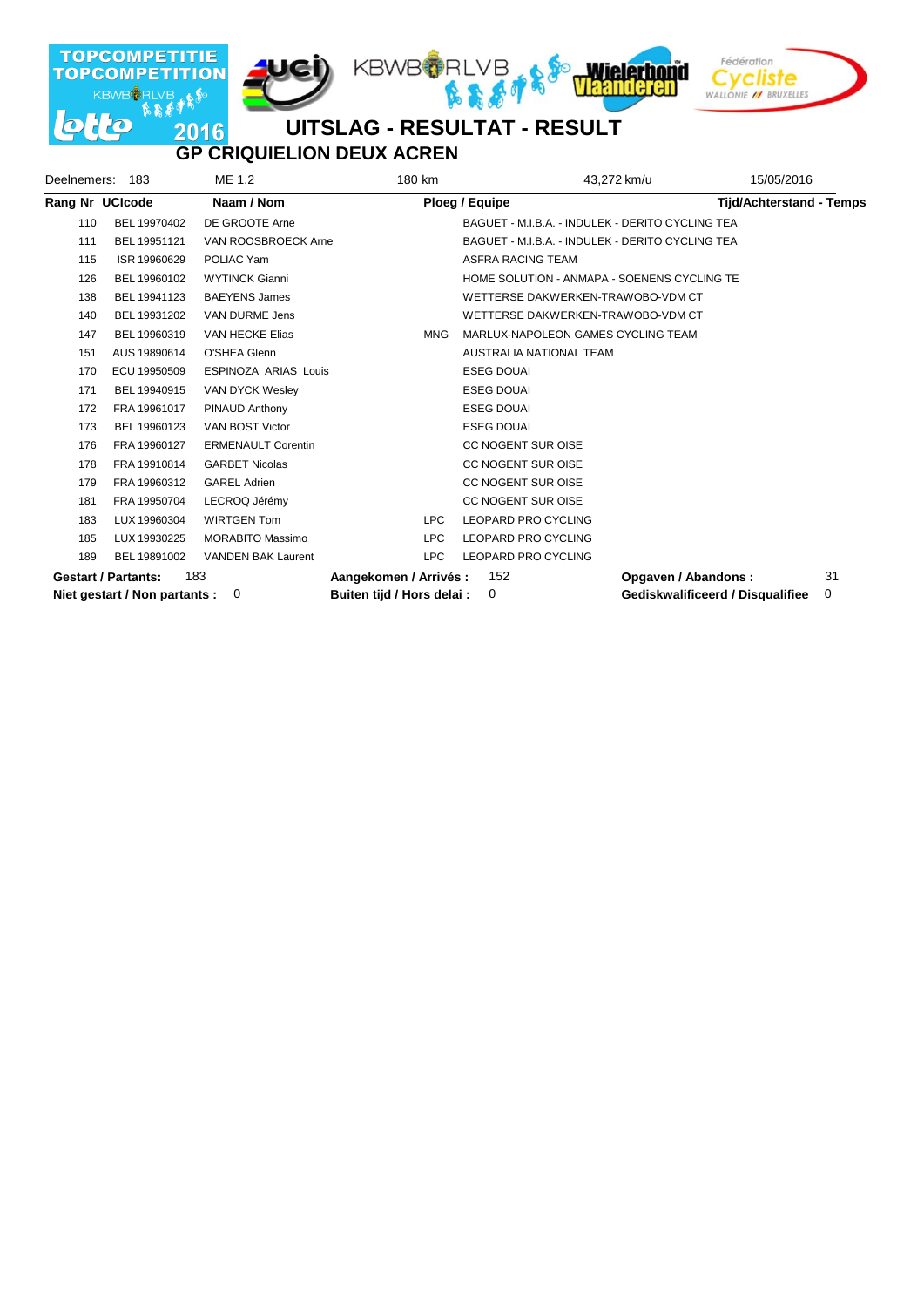

### **PLOEGKLASSEMENT - CLASSEMENT INTEREQUIPES**

#### GP CRIQUIELION DEUX ACREN

| Rang           | Ploeg / Equipe                                    | Tijd / Temps | <b>Punten/Points</b> | 1e renner - 1re coureur |
|----------------|---------------------------------------------------|--------------|----------------------|-------------------------|
| 1              | EFC-ETIXX                                         | 12:28:45     | 31                   | 7                       |
| 2              | CRELAN-VASTGOEDSERVICE CONTINENTAL TEAM           | 12:28:45     | 34                   | $\overline{2}$          |
| 3              | AN POST - CHAIN REACTION                          | 12:28:45     | 65                   | 4                       |
| 4              | <b>LOTTO SOUDAL</b>                               | 12:28:45     | 73                   | 9                       |
| 5              | VL TECHNICS - EXPERZA - ABUTRIEK C.T.             | 12:28:45     | 93                   | 26                      |
| 6              | TOPSPORT VLAANDEREN - BALOISE                     | 12:28:50     | 72                   | 5                       |
| $\overline{7}$ | <b>VERANDA'S WILLEMS CYCLING TEAM</b>             | 12:28:50     | 75                   | 1                       |
| 8              | <b>COLOR CODE - ARDEN'BEEF</b>                    | 12:29:41     | 111                  | 20                      |
| 9              | PROFEL - UNITED C.T.                              | 12:29:53     | 134                  | 27                      |
| 10             | <b>VERANCLASSIC-AGO</b>                           | 12:30:00     | 156                  | 43                      |
| 11             | CIBEL-CEBON                                       | 12:30:05     | 115                  | 8                       |
| 12             | HOME SOLUTION - ANMAPA - SOENENS CYCLING TEAM     | 12:30:05     | 116                  | 6                       |
| 13             | WALLONIE BRUXELLES - GROUP PROTECT                | 12:30:22     | 129                  | 11                      |
| 14             | TEAM DIFFERDANGE - LOSCH                          | 12:30:22     | 147                  | 35                      |
| 15             | LEOPARD PRO CYCLING                               | 12:30:33     | 150                  | 32                      |
| 16             | AUSTRALIA NATIONAL TEAM                           | 12:30:38     | 142                  | 18                      |
| 17             | PRORACE CYCLING TEAM                              | 12:30:55     | 118                  | 13                      |
| 18             | MARLUX-NAPOLEON GAMES CYCLING TEAM                | 12:32:00     | 203                  | 64                      |
| 19             | <b>TEAM ALMEBORG-BORNHOLM</b>                     | 12:32:25     | 195                  | 55                      |
| 20             | BAGUET - M.I.B.A. - INDULEK - DERITO CYCLING TEAM | 12:35:33     | 198                  | 3                       |
| 21             | SUPERANO HAM - ISOREX                             | 12:35:33     | 200                  | 12                      |
| 22             | TEAM 3M                                           | 12:35:55     | 258                  | 84                      |
| 23             | ASFRA RACING TEAM                                 | 12:36:33     | 250                  | 39                      |
| 24             | <b>CC NOGENT SUR OISE</b>                         | 12:38:16     | 289                  | 78                      |
| 25             | WETTERSE DAKWERKEN-TRAWOBO-VDM CT                 | 12:40:27     | 358                  | 118                     |
| 26             | T.PALM - PÔLE CONTINENTAL WALLON                  | 12:43:51     | 335                  | 58                      |
| 27             | <b>ESEG DOUAL</b>                                 | 4:16:40      | 142                  | 142                     |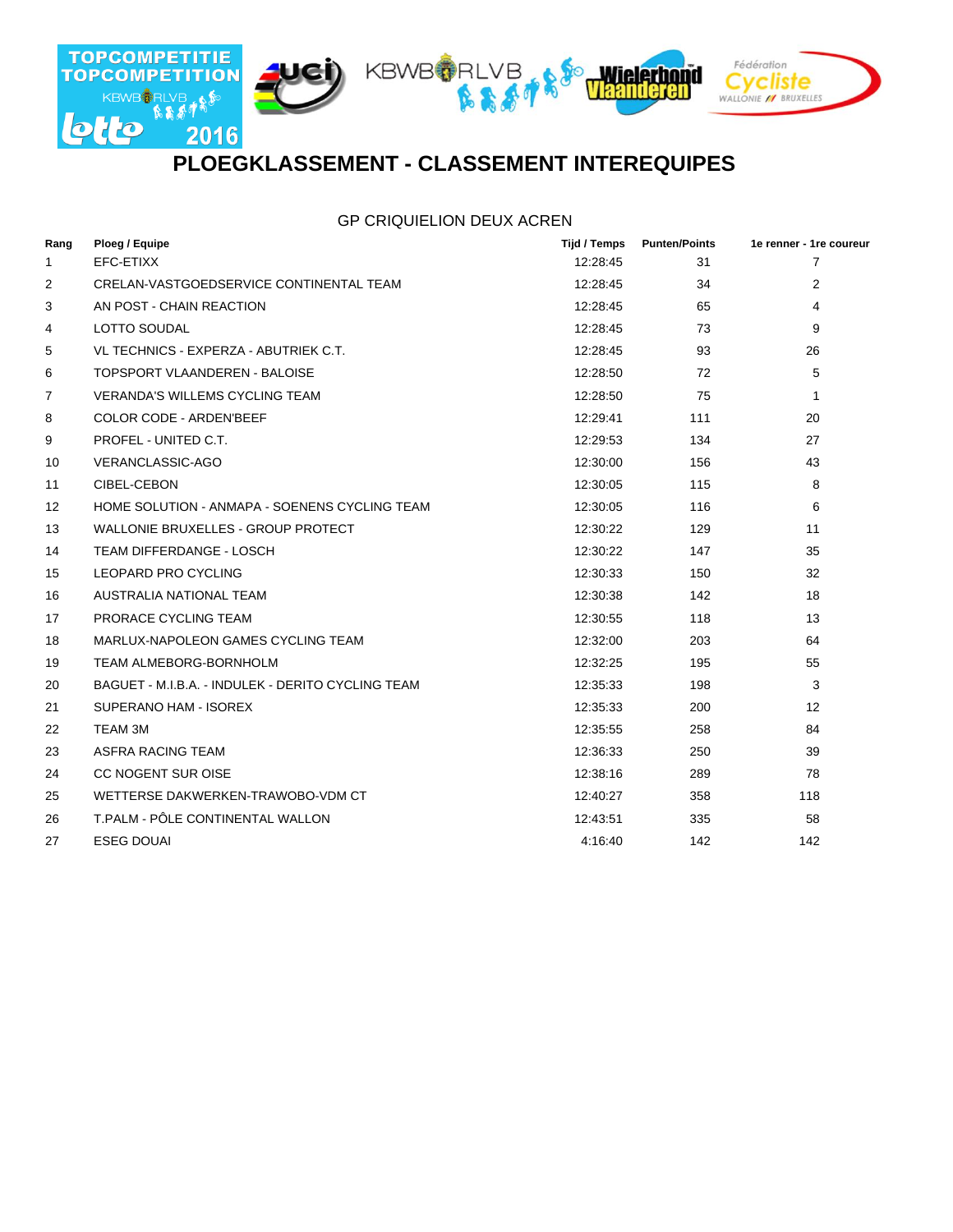

### **Individueel Klassement - Classement Individuel Topcompetitie - Topcompetition**

#### **na wedstrijd van GP CRIQUIELION DEUX ACREN - 15/05/2016**

| $\mathbf{1}$    | <b>LEEMANS Rob</b>         | BAGUET - M.I.B.A. - INDULEK - DERITO CYCLING TEAM | 52              |
|-----------------|----------------------------|---------------------------------------------------|-----------------|
| 2               | <b>NAESEN Lawrence</b>     | CIBEL-CEBON                                       | 44              |
| 3               | <b>SHAW JAMES Callum</b>   | LOTTO SOUDAL                                      | 42              |
| 4               | <b>MANNAERTS Jelle</b>     | SUPERANO HAM - ISOREX                             | 33              |
| 5               | <b>MAES Alexander</b>      | HOME SOLUTION - ANMAPA - SOENENS CYCLING TEAM     | 32              |
| 6               | <b>DELTOMBE Kevin</b>      | LOTTO SOUDAL                                      | 31              |
| 7               | DECLERCQ Benjamin          | EFC-ETIXX                                         | 30              |
| 8               | <b>DERNIES Tom</b>         | WALLONIE BRUXELLES - GROUP PROTECT                | 27              |
| 9               | VANREYTEN Joachim          | LOTTO SOUDAL                                      | 25              |
| 10              | STALLAERT Joeri            | CIBEL-CEBON                                       | 24              |
| 11              | <b>LAMBRECHT Bjorg</b>     | LOTTO SOUDAL                                      | 24              |
| 12 <sup>°</sup> | <b>PLANCKAERT Edward</b>   | LOTTO SOUDAL                                      | 22              |
| 13              | VAN BROEKHOVEN Bram        | VL TECHNICS - EXPERZA - ABUTRIEK C.T.             | 19              |
| 14              | <b>DEWULF Stan</b>         | <b>LOTTO SOUDAL</b>                               | 18              |
| 15              | <b>WARLOP Jordi</b>        | EFC-ETIXX                                         | 16              |
| 16              | <b>MORTIER Julien</b>      | COLOR CODE - ARDEN'BEEF                           | 15              |
| 17              | VAN RENTERGHEM Bram        | PRORACE CYCLING TEAM                              | 13              |
| 18              | <b>PLANCKAERT Emiel</b>    | LOTTO SOUDAL                                      | 13              |
| 19              | VAN STEENBERGEN Jori       | CIBEL-CEBON                                       | 13              |
| 20              | DE VYLDER Lindsay          | EFC-ETIXX                                         | 12              |
| 21              | <b>MERLIER Tim</b>         | CRELAN-VASTGOEDSERVICE CONTINENTAL TEAM           | 11              |
| 22              | <b>NOPPE Christophe</b>    | EFC-ETIXX                                         | 10              |
| 23              | DE WITTE Mathias           | VL TECHNICS - EXPERZA - ABUTRIEK C.T.             | 10              |
| 24              | DE JONGHE Kevin            | CIBEL-CEBON                                       | 8               |
| 25              | ALLEGAERT Piet             | EFC-ETIXX                                         | $\overline{7}$  |
| 26              | DE WINTER Hugo             | <b>COLOR CODE - ARDEN'BEEF</b>                    | $\overline{7}$  |
| 27              | DE ROOZE Niels             | VERANCLASSIC-AGO                                  | $6\phantom{1}6$ |
| 28              | <b>WARNIER Antoine</b>     | <b>WALLONIE BRUXELLES - GROUP PROTECT</b>         | 5               |
| 29              | <b>DRUYTS Gerry</b>        | CRELAN-VASTGOEDSERVICE CONTINENTAL TEAM           | $\overline{4}$  |
| 30              | <b>DE SY Vincent</b>       | PRORACE CYCLING TEAM                              | 3               |
| 31              | <b>PICOUX Maximilien</b>   | COLOR CODE - ARDEN'BEEF                           | $\overline{2}$  |
| 32              | <b>MENTEN Milan</b>        | <b>LOTTO SOUDAL</b>                               | $\overline{2}$  |
| 33              | DE BONDT Dries             | <b>VERANDA'S WILLEMS CYCLING TEAM</b>             | $\mathbf{1}$    |
| 34              | <b>VANDEWALLE Matthias</b> | EFC-ETIXX                                         | $\mathbf{1}$    |
| 35              | <b>HAVIK Piotr</b>         | TEAM 3M                                           | $\mathbf{1}$    |
|                 |                            |                                                   |                 |

-De individuele klassering, is voorbehouden voor Europese renners (nationaliteit),

-Le classement individuel,est réservé aux coureurs de nationalité d' Europe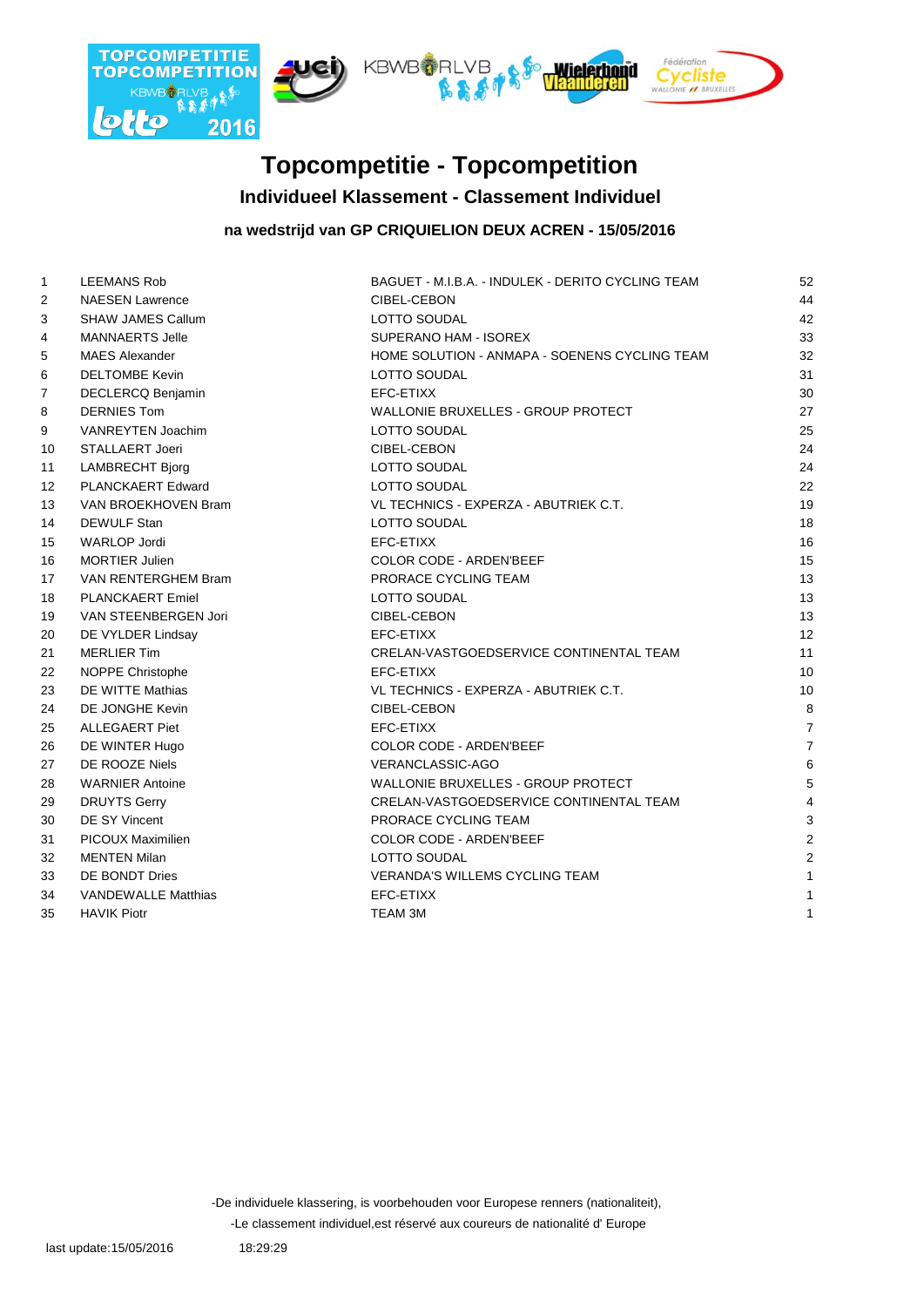

### **Algemeen Clubklassement / Classement Interequipes Topcompetitie - Topcompetition**

### **na wedstrijd van GP CRIQUIELION DEUX ACREN - 15/05/2016**

|                | Ploeg - Equipe                                    | Punten |                      |       | Dichtste plaats club | Dichtste plaats renner |                 |     |
|----------------|---------------------------------------------------|--------|----------------------|-------|----------------------|------------------------|-----------------|-----|
| 1              | LOTTO SOUDAL                                      | 86     | 1                    | 1     | 3                    | 4                      | 5               | 8   |
| $\overline{2}$ | CIBEL-CEBON                                       | 73     | $\mathbf{2}^{\circ}$ | 2     | 9                    | 4                      | 8               | 11  |
| 3              | <b>COLOR CODE - ARDEN'BEEF</b>                    | 68     | 3                    | 5     | 6                    | 17                     | 19              | 20  |
| 4              | VL TECHNICS - EXPERZA - ABUTRIEK C.T.             | 68     | $\overline{4}$       | 4     | -6                   | 7                      | 16              | 26  |
| 5              | EFC-ETIXX                                         | 59     | 1.                   | 10    | 13                   | $\overline{7}$         | 10 <sup>1</sup> | 14  |
| 6              | PROFEL - UNITED C.T.                              | 54     | $\overline{7}$       | 8     | 9                    | 27                     | 32              | 35  |
| 7              | HOME SOLUTION - ANMAPA - SOENENS CYCLING TEAM     | 46     | 5                    | 10    | 18                   | 6                      | 14              | 36  |
| 8              | <b>VERANCLASSIC-AGO</b>                           | 45     | 8                    | 12    | 13                   | 20                     | 33              | 34  |
| 9              | TEAM 3M                                           | 41     | 9                    | 11 17 |                      | 32                     | 46              | 64  |
| 10             | PRORACE CYCLING TEAM                              | 31     | 8                    | 13    |                      | 13                     | 23              | 27  |
| 11             | BAGUET - M.I.B.A. - INDULEK - DERITO CYCLING TEAM | 20     | 16                   | 16    |                      | 3                      | 3               | 104 |
| 12             | ASFRA RACING TEAM                                 | 7      | 19                   |       |                      | 108                    | 110             | 124 |
| 13             | T.PALM - PÔLE CONTINENTAL WALLON                  | 6      | 20                   |       |                      | 58                     | 138             | 139 |
| 14             | <b>WALLONIE BRUXELLES - GROUP PROTECT</b>         | 5      | 21                   |       |                      | 8                      | 11              | 12  |